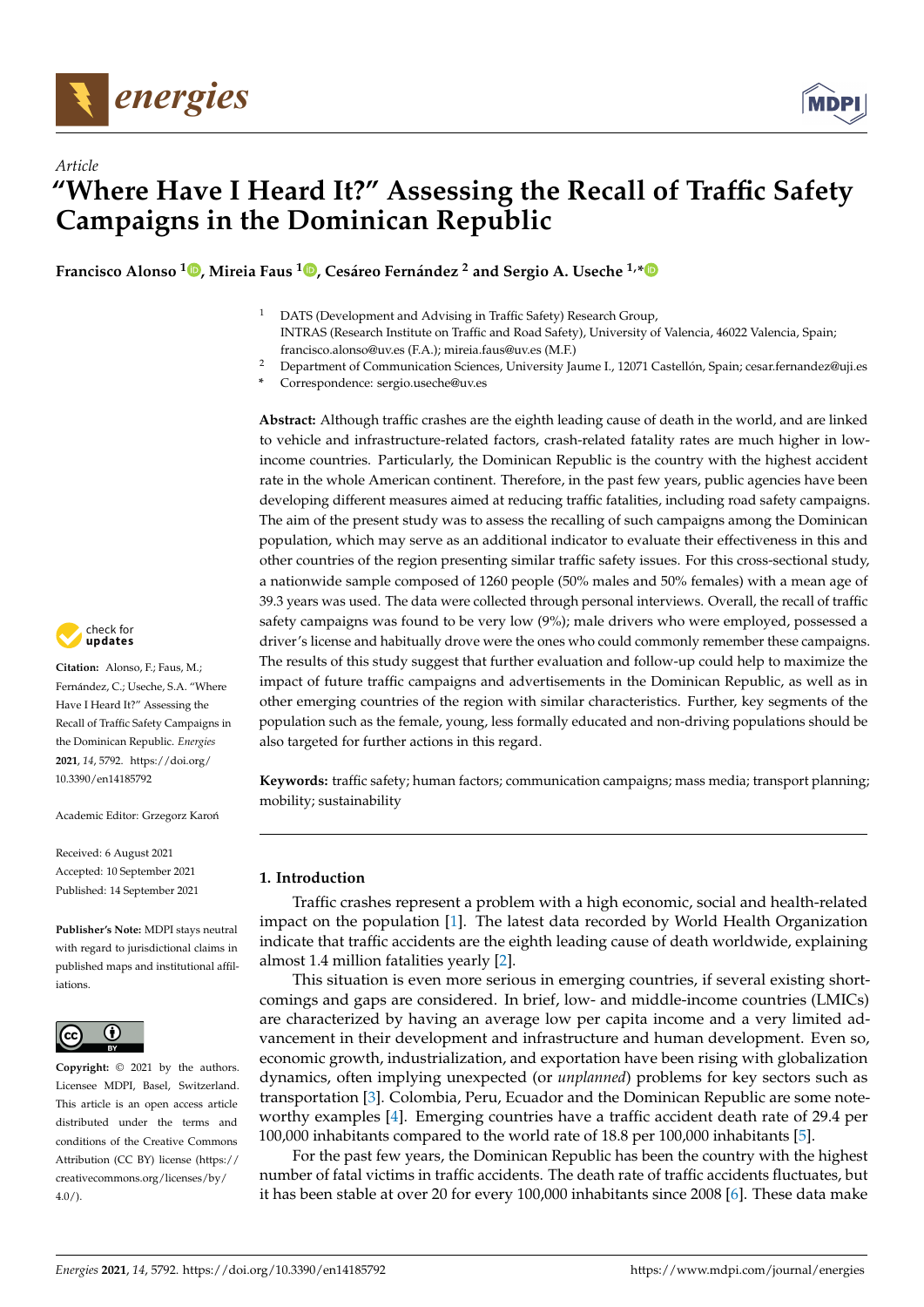the Dominican Republic the country with the highest death rate from traffic accidents in the whole American continent [\[5\]](#page-10-4).

Deaths related to traffic accidents are the second leading cause of external or violent death in the Dominican Republic. Thus, the data from the Permanent Observatory of Road Safety (Observatorio Permanente de Seguridad Vial—OPSEVI) have shown that the number of casualties caused by traffic accidents was 3204 in 2019 (the latest available data), with men between 15 and 29 years old as the population group with the highest rate [\[7\]](#page-10-6).

In the past few years, from the National Institute of Traffic and Land Transportation (INTRANT, Domincan Republic), a set of measures have been developed, addressing the awareness of the population and the reduction in traffic crash rates in the country. Thus, new laws and norms have been approved within this scope, and actions have been carried out to improve the public infrastructure and the conditions of public transportation, emphasizing the road education of citizens [\[8\]](#page-10-7).

In this sense, communications campaigns are very relevant since they are an appropriate way of transmitting changes happening in the traffic and road safety field to the Dominican Republic population [\[9\]](#page-10-8). Without appropriate use of the media and advertising campaigns, it will be difficult to achieve a real change in the attitudes and behaviors of road users [\[10,](#page-10-9)[11\]](#page-10-10). For this reason, the communication plans of the traffic sector throughout the whole world tend to produce advertisements with a high emotional impact, using fear as their persuasive element [\[12\]](#page-10-11) in addition to using messages or slogans that, with their repetition through different media, manage to be remembered by users.

In the Dominican Republic, different communication campaigns were developed in the years 2018 and 2019, aimed at both at-risk groups (pedestrians, cyclists, motorcyclists, etc.) and to the population as a whole. This is the case of "safe pedestrian action", "I use the bike", or "don't drive if you drank" [\[13\]](#page-10-12). The purpose of the traffic campaigns is to raise public awareness of road safety risk factors in order to reduce accidents and improve mobility, which will have a direct impact on reducing pollution and energy consumption [\[14\]](#page-11-0).

Communication campaigns have been shown to have a certain level of effectiveness. It is difficult to isolate the impact of advertisements, as they are usually broadcast in conjunction with the implementation of other preventive measures [\[15\]](#page-11-1). However, previous research shows that campaign effectiveness significantly increases when they are used to complement regulations and sanctions [\[16](#page-11-2)[,17\]](#page-11-3). Therefore, it is essential to make ads with appropriate features so that users remember the message and apply it in their journeys.

However, as has been previously mentioned, carrying out a campaign does not necessarily imply that the population will perceive and incorporate all the information that needs to be transmitted. Although recall is not the only important element in raising awareness among the population, it is a necessary first step in the process of acquiring appropriate road behavior. Therefore, the objective of this research is to find out to what extent the inhabitants of the Dominican Republic remember the communication and advertisement campaigns related to traffic, mobility, and road safety that have been carried out in recent years. Likewise, we will analyze whether there are population groups that are especially inclined to remember such advertisements, with the aim of improving the efficacy of future campaigns in the country.

After reviewing the literature and stating the objective of the study, the materials and methods used will be presented. Subsequently, the obtained results will be developed, and the data will be contrasted with other studies in this thematic area in the discussion. Finally, the most relevant conclusions will be presented.

#### **2. Materials and Methods**

#### *2.1. Participants*

The sample was composed of 1260 adult inhabitants of the Dominican Republic. The sample distribution was proportional to the population, according to the ONE census (National Statistical Office), by age (*M* = 39.3; *SD* = 15.37), gender, habitat and province [\[18\]](#page-11-4)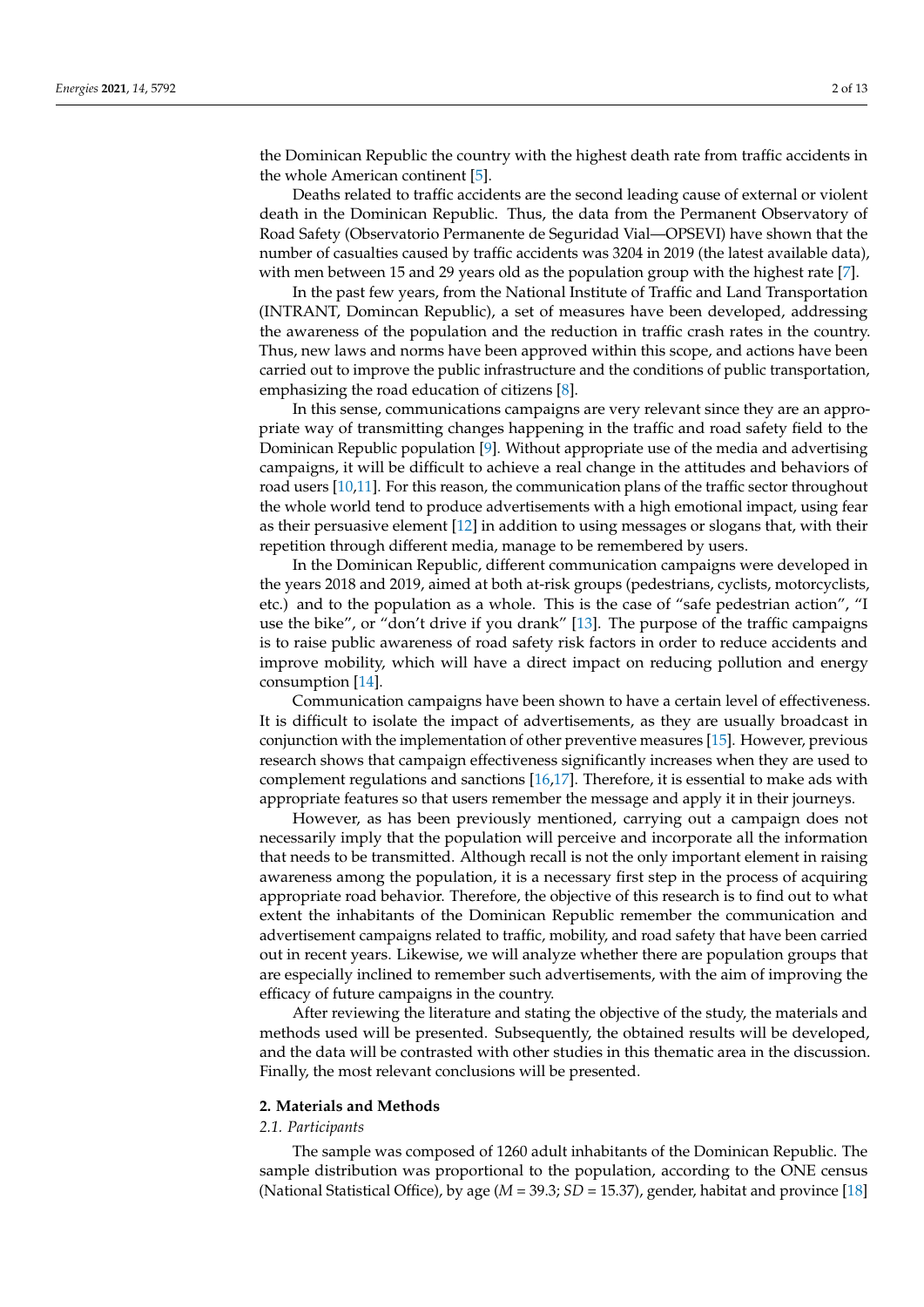(Table [1\)](#page-2-0). To obtain the necessary representativeness, the minimum sample size should be about  $n = 680$  if we assume a level of confidence of 99%, a maximum margin of error of 5% ( $\alpha$  = 0.05) and a beta β) of 0.20, which allows for an 80% power (Table [1\)](#page-2-0). Participation was voluntary and anonymous. The personal information management was carried out in accordance with the current laws on data protection, complying with ethical requirements.

<span id="page-2-0"></span>

|                                  | Category                          |             | <b>Total</b> |             | Male  | Female      |       |
|----------------------------------|-----------------------------------|-------------|--------------|-------------|-------|-------------|-------|
| Variable                         |                                   | $\mathbf n$ | $\%$         | $\mathbf n$ | $\%$  | $\mathbf n$ | $\%$  |
|                                  | $18 - 24$                         | 260         | 20.6%        | 136         | 21.6% | 124         | 19.7% |
|                                  | $25 - 34$                         | 311         | 24.7%        | 146         | 23.2% | 165         | 26.2% |
|                                  | $35 - 49$                         | 366         | 29.0%        | 193         | 30.6% | 173         | 27.5% |
| Age range                        | $50 - 64$                         | 221         | 17.5%        | 108         | 17.1% | 113         | 17.9% |
|                                  | $>65$                             | 102         | 8.1%         | 57          | 17.1% | 55          | 8.7%  |
|                                  | Total                             | 1260        | 100%         | 630         | 100%  | 630         | 100%  |
|                                  | Cannot read or write              | 25          | 2.0%         | 14          | 2.2%  | 11          | 1.7%  |
|                                  | Can read and write but no studies | 9           | 0.7%         | 3           | 0.5%  | 6           | $1\%$ |
|                                  | Primary studies, not completed    | 265         | 21%          | 138         | 21.9% | 127         | 20.2% |
|                                  | Primary studies, completed        | 80          | 6.3%         | 44          | $7\%$ | 36          | 5.7%  |
|                                  | High school, not completed        | 273         | 21.7%        | 145         | 23%   | 128         | 20.3% |
| Level of studies                 | High school, completed            | 342         | 27.1%        | 177         | 28.1% | 165         | 26.2% |
|                                  | Technical training                | 6           | 0.5%         | 3           | 0.5%  | 3           | 0.5%  |
|                                  | University studies, not completed | 153         | 12.1%        | 58          | 9.2%  | 95          | 15.1% |
|                                  | University studies, completed     | 99          | 7.9%         | 43          | 6.8%  | 56          | 15.1% |
|                                  | Graduate or Doctoral studies      | 8           | 0.6%         | 5           | 0.8%  | 3           | 0.5%  |
|                                  | Total                             | 1260        | 100%         | 630         | 100%  | 630         | 100%  |
|                                  | Yes                               | 580         | 46.0%        | 458         | 72.7% | 122         | 19.4% |
| Do you drive a<br>motor vehicle? | No                                | 680         | 54.0%        | 172         | 27.3% | 508         | 80.6% |
|                                  | Total                             | 1260        | 100%         | 630         | 100%  | 630         | 100%  |
| Do you have a                    | Yes                               | 273         | 21.7%        | 244         | 38.7% | 29          | 4.6%  |
| driver's license?                | No                                | 987         | 78.7%        | 386         | 61.3% | 601         | 95.4% |
|                                  | Total                             | 1260        | 100%         | 630         | 100%  | 630         | 100%  |
|                                  | Yes                               | 470         | 37.3%        | 392         | 62.2% | 78          | 12.4% |
| Do you normally drive?           | No                                | 790         | 62.7%        | 238         | 37.8% | 552         | 87.6% |
|                                  | Total                             | 1260        | 100%         | 630         | 100%  | 630         | 100%  |
| Type of driver                   | Professional                      | 202         | 35.1%        | 190         | 41.5% | 12          | 9.8%  |
|                                  | Private                           | 373         | 64.9%        | 264         | 57.6% | 109         | 89.3% |
|                                  | Total                             | 685         | 100%         | 454         | 100%  | 121         | 100%  |

**Table 1.** Sociodemographic data of the study participants.

## *2.2. Design, Procedure and Instruments*

The data reported in this study were collected through the National Survey on Mobility of the Dominican Republic from the year 2019 [\[19\]](#page-11-5). The questionnaire included issues related to the knowledge of institutions and traffic laws, public transportation, private transportation, on-foot movements, bike use, ITS systems and measures, among which the variables of the present research are included. It is a pioneer questionnaire in Latin America, where such exhaustive and complete instruments have not been administered. It began to be administered in 2018 to assess the situation in the country and detect the evolution and changes in the way Dominicans move as a result of the implementation of the various initiatives carried out by INTRANT.

The survey was administered through personal, in-person interviews with a duration of approximately 20 min. The sample was obtained during a time span from 24 November to 7 December 2019. The gathering of information was carried out through a CAPI system (Computer Assisted Personal Interviews) on tablets, recording and geo-referencing the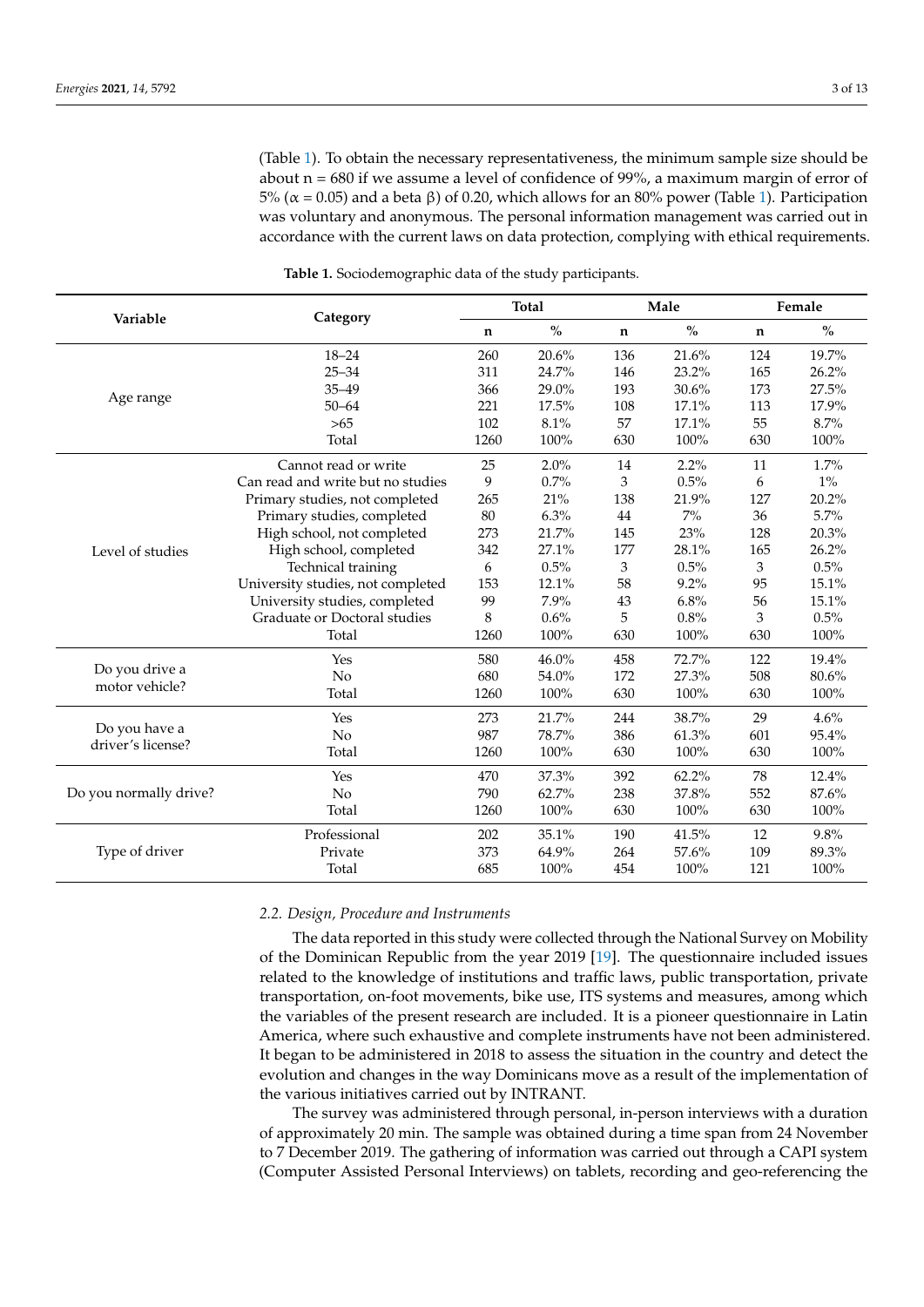interviews, with the aim of expediting the duration of the interview and minimize any recording mistakes.

In order to achieve the proposed objectives, the following variables were taken into account:

- Recall of traffic safety campaigns: obtained from the following questions. Do you remember any campaign or message on traffic, mobility and/or road safety? With one possible answer, yes/no; What was the topic? With an open answer (therefore, coded during the data processing phase); Who issued it? With an answer to be chosen among the options INTRANT/Presidency of the Republic/Private Company/Other; and through which media did you access this campaign/message? With a multiple-choice answer (Press/Television/Radio/Web/Social networks/Other).
- Sociodemographic variables and driving data: gender, age group, habitat, children, job situation, does he/she drive a motor vehicle? Does he/she habitually drive? Is he/she a professional driver? Does he/she have a driver's license? What type of license?

# *2.3. Data Processing*

For this study, descriptive (frequency) analyses were carried out with the aim of describing and characterizing the general remembrance of traffic campaigns among the Dominican population. Moreover, Chi-square ( $\chi^2$ ) analyses were performed in order to obtain possible statistical associations with sociodemographic variables. Subsequently, and after basic statistical parameters were tested and met, a binary logistic regression (i.e., *Logit*) model was designed, using the fact of having recalled at least a traffic safety campaign as a dependent and binomial variable, where  $1 = Yes$  and  $0 = No$ , using basic demographic variables whose coverage is common to the whole population. Statistical analyses were carried out using the ©IBM SPSS (Statistical Package for Social Sciences) version 26.0 (Armonk, NY, USA).

#### *2.4. Ethics*

This type of study does not require ethical approval. No personal data were used, and the participation was anonymous, implying no potential risks for the integrity of our participants. However, the "Ethics Committee of Research in Social Sciences in Health" from the University Institute on Traffic and Road Safety of the University of Valencia (Spain) was consulted, certifying that the research responds to the general ethical principles relevant to research in Social Sciences. The Committee expressed its approval for the research. All participants gave their consent before taking part in the study and after receiving an explanation of its objectives, as well as all the previously mentioned considerations, from the research staff.

## **3. Results**

The recall of these traffic safety-related communication campaigns or messages on traffic safety awareness in the Dominican Republic can be considered, at first glance, as very low, as only 9% of the sample answered positively to the corresponding question (Figure [1\)](#page-4-0). More than half of the participants had seen the campaigns on TV (62.8%), and they had been produced by different organizations, among which the INTRANT stands out (35.4%).

Concerning the topic of the campaigns, there are not any that stand out. In Table [2,](#page-5-0) it can be observed that the use of seatbelts, safety and mobility, the don't drive if you drank campaign, and respect the laws are the most repeated elements, despite showing only a small difference from the rest. Moreover, it is remarkable that 21.2% of participants do not remember what the advertisement was about.

After analyzing the data depending on the different sociodemographic characteristics, we found that the only cases in which significant differences are produced are gender and job situation. Men and people who are currently employed are the ones who remember traffic campaigns the most (Table [3\)](#page-5-1). Concerning the data related to driving, it is observable how people who drive any motor vehicle are those who remember this type of campaign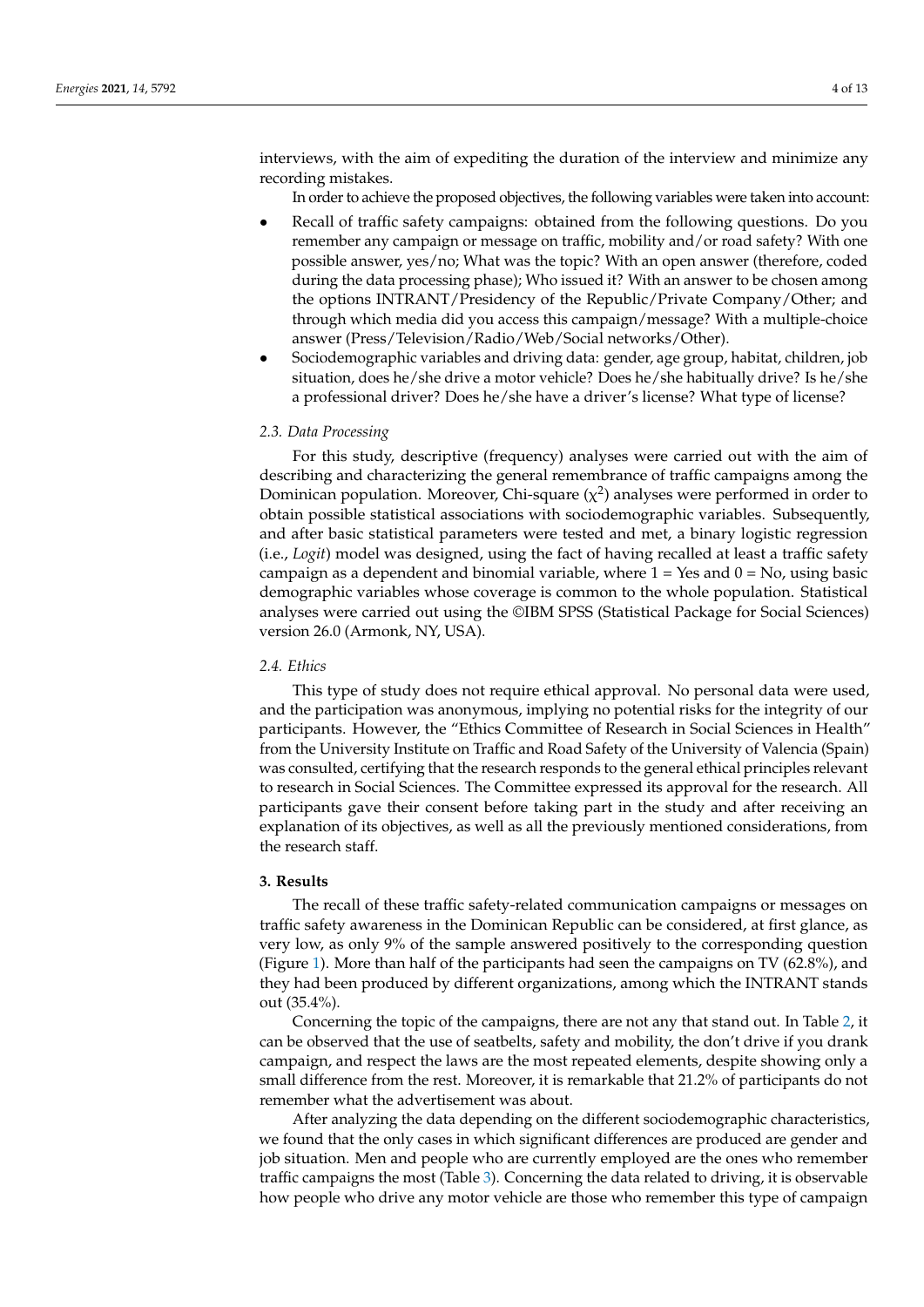$\blacksquare$  INTRANT

Republic

 $\Box$  Other

 $\blacksquare$  Presidency of the

**Private Company** 

**Television** 

Social Network

 $\blacksquare$  Web (Internet)

**Press** 

 $\blacksquare$  <br> Radio

Other

Billboards

<span id="page-4-0"></span>

the most. In relation to this, there is also a significant difference in the habitual driving and driver's license variables. On the other hand, no differences appear depending on the type

#### Media that was broadcasting it Who was issuing it?

**Figure 1.** Overall data on the recall of traffic safety campaigns. **Figure 1.** Overall data on the recall of traffic safety campaigns.

 $9%$ 

35.40%

23.00%

12%

29.2%

 $\epsilon$  2. Topics addressed by the traffic safety campaigns remembered by population **Table 2.** Topics addressed by the traffic safety campaigns remembered by population.

| Topic of the Campaign      | Frequency | Valid Percentage |
|----------------------------|-----------|------------------|
| Use of the seatbelt        | 11        | 9.7              |
| Safety and mobility        | 11        | 9.7              |
| "Don't drive if you drank" | 9         | 8.0              |
| Respect the laws           | q         | 8.0              |
| Be careful                 | h         | 5.3              |
| Drive slowly               | 5         | 4.4              |
| Use of the cellphone       | 4         | 3.5              |
| Accidents prevention       | 4         | 3.5              |
| Transportation             | 3         | 2.7              |
| Safety helmet              | 3         | 2.7              |
| Land transportation        |           | 1.8              |
| Yield sign                 | ∍         | 1.8              |
| Easter holidays            |           | 1.8              |

62.8%

11.5%

 $6.2%$ 

 $\frac{4.4\%}{3.5\%}$ 

 $8%$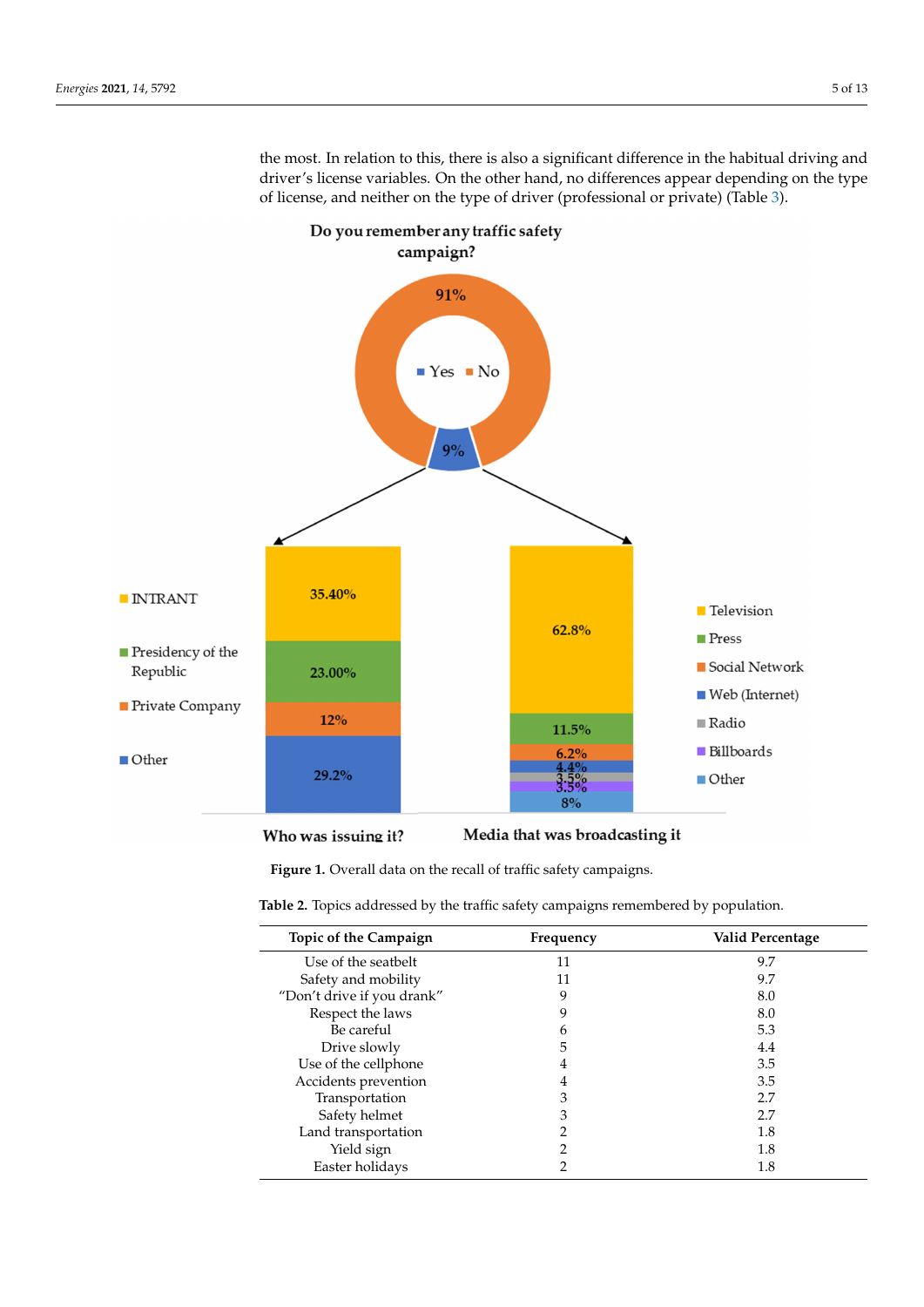| Topic of the Campaign      | Frequency | Valid Percentage |
|----------------------------|-----------|------------------|
| Allowed speed              | 2         | 1.8              |
| Know how to drive          | 2         | 1.8              |
| Pollution                  | 2         | 1.8              |
| Passengers                 |           | 0.9              |
| <b>OMSA</b> buses          |           | 0.9              |
| Relieve traffic jams       |           | 0.9              |
| Using the metro            |           | 0.9              |
| Moto-taxi riders' training |           | 0.9              |
| Cyclists' corridor         |           | 0.9              |
| Price of trip              |           | 0.9              |
| Number of plate            |           | 0.9              |
| Better traffic             |           | 0.9              |
| Better roads               |           | 0.9              |
| Color of cars              |           | 0.9              |
| December advertisements    |           | 0.9              |
| NS/NC                      | 24        | 21.2             |
| Total                      | 113       | 100.0            |

<span id="page-5-0"></span>**Table 2.** *Cont.*

**Table 3.** Memories of traffic campaigns depending on sociodemographic variables.

<span id="page-5-1"></span>

|                                  |                                                                   | Do You Remember Any Traffic Safety Campaign? |                                        |                                           |                                         |                                        |  |
|----------------------------------|-------------------------------------------------------------------|----------------------------------------------|----------------------------------------|-------------------------------------------|-----------------------------------------|----------------------------------------|--|
| Variable                         | Category                                                          |                                              | Yes                                    | No                                        |                                         |                                        |  |
|                                  |                                                                   | $\%$<br>n                                    |                                        | $\%$<br>n                                 |                                         | <b>Test Value</b>                      |  |
| Gender*                          | Man<br>Woman                                                      | 72<br>41                                     | 11.4%<br>6.5%                          | 558<br>589                                | 88.6%<br>93.5%                          | $Chi2(1) = 9.342;$<br>$p < 0.010**$    |  |
| Age                              | $18 - 24$<br>$25 - 34$<br>$35 - 49$<br>$50 - 64$                  | 20<br>29<br>35<br>17                         | 7.7%<br>9.3%<br>9.6%<br>7.7%           | 240<br>282<br>331<br>204                  | 92.3%<br>90.7%<br>90.4%<br>92.3%        | $Chi2(4) = 2.143;$<br>$p = 0.709$      |  |
| Habitat                          | $>65$<br>Urban<br>Rural                                           | 12<br>91<br>22                               | 11.8%<br>8.8%<br>9.5%                  | 90<br>938<br>209                          | 88.2%<br>91.2%<br>90.5%                 | $Chi2(1) = 0.107;$<br>$p = 0.744$      |  |
| Do you have children?            | Yes<br>No                                                         | 85<br>28                                     | 8.8%<br>9.7%                           | 886<br>261                                | 91.2%<br>90.3%                          | $Chi2(1) = 0.238;$<br>$p = 0.625$      |  |
| Job situation *                  | Unemployed<br>Retired<br>Part-time employee<br>Full-time employee | 26<br>4<br>29<br>40                          | 5.7%<br>9.8%<br>13.6%<br>10.3%         | 432<br>37<br>184<br>350                   | 94.3%<br>90.2%<br>86.4%<br>89.7%        | $Chi2(3) = 12.515;$<br>$p < 0.010**$   |  |
| Do you drive a motor vehicle *   | Yes<br>No                                                         | 69<br>44                                     | 11.9%<br>6.5%                          | 511<br>636                                | 88.1%<br>93.5%                          | $Chi2(1) = 11.288;$<br>$p < 0.001$ *** |  |
| Do you have a driver's license * | Yes<br>No                                                         | 42<br>71                                     | 15.4%<br>916                           | 231<br>7.2%                               | 84.6%<br>92.8%                          | $Chi2(1) = 17.575;$<br>$p < 0.001$ *** |  |
| Type of license                  | 01<br>02<br>03<br>04<br>05                                        | 8<br>23<br>9<br>1<br>0                       | 25%<br>13.8%<br>17.6%<br>9.1%<br>$0\%$ | 24<br>144<br>42<br>$10\,$<br>$\mathbf{1}$ | 75%<br>86.2%<br>82.4%<br>90.9%<br>$0\%$ | $Chi2(5) = 3.658;$<br>$p = 0.600$      |  |
| Do you habitually drive *        | Yes<br>No                                                         | 56<br>57                                     | 11.9%<br>7.2%                          | 414<br>733                                | 88.1%<br>92.8%                          | $Chi2(1) = 7.973;$<br>$p < 0.010**$    |  |
| Type of driver                   | Professional<br>Private                                           | 22<br>44                                     | 10.9%<br>11.8%                         | 180<br>329                                | 89.1%<br>88.2%                          | $Chi2(1) = 0.106;$<br>$p = 0.745$      |  |

\*\*\* Significant at the level  $p < 0.001$ ; \*\* Significant at the level  $p < 0.010$ ; \* Significant at the level  $p < 0.050$ .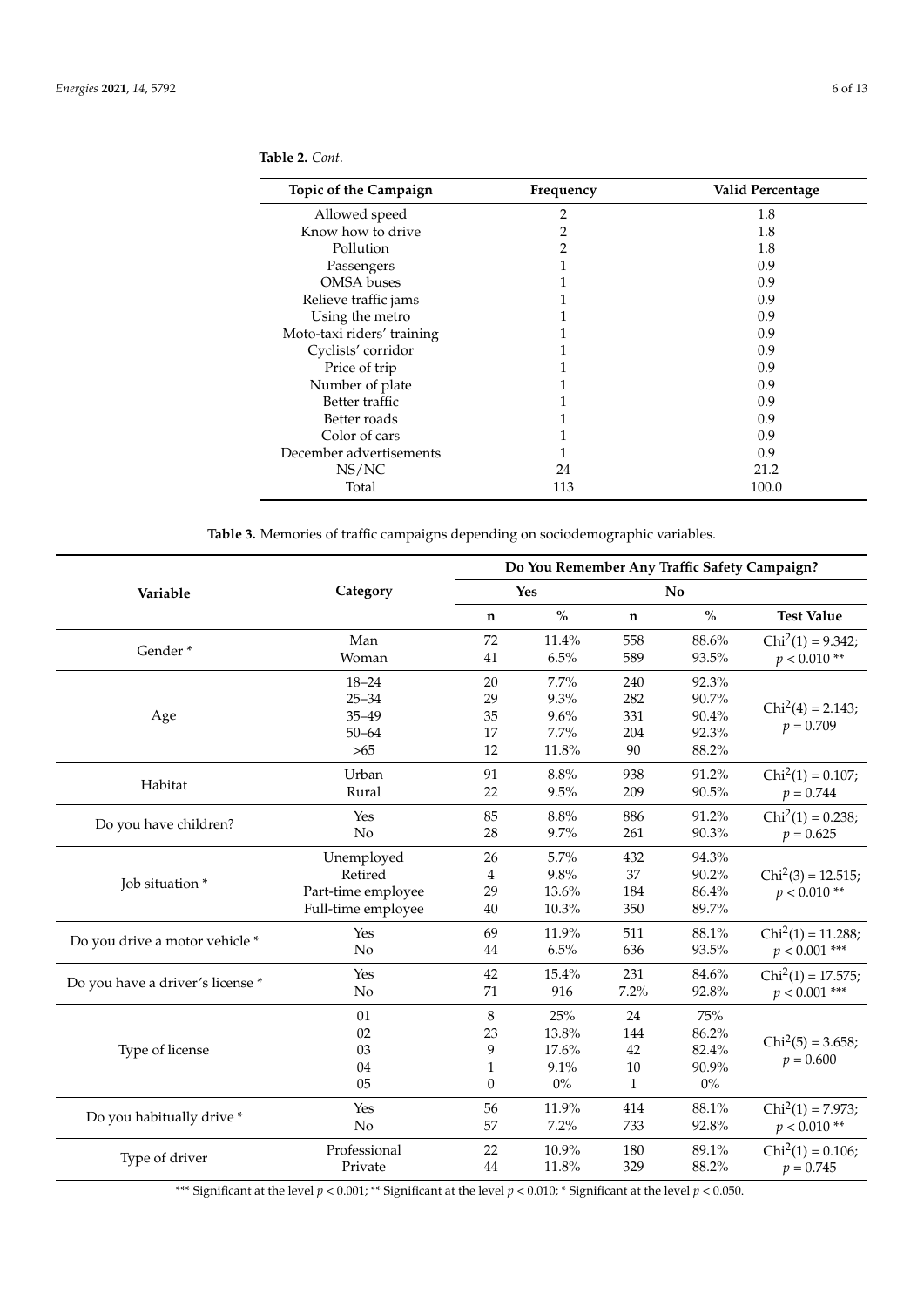If we focus on the media that were issuing the advertisement or campaign, it is interesting how the only sociodemographic variable reflecting significant results is age (Chi2(24) = 39.252;  $p = 0.026$ ). In Table [4,](#page-6-0) we can observe that, despite television being the media from which all groups remember most campaigns, it comes out as especially remarkable for young people between 25 and 34 and people between 50 and 64. Likewise, people between 35 and 49 have had more access to campaigns through the press and the internet than the rest of groups.

<span id="page-6-0"></span>

|                        |           |          |           |          |           | Age Range |           |         |     |         |
|------------------------|-----------|----------|-----------|----------|-----------|-----------|-----------|---------|-----|---------|
| <b>Diffusion Media</b> | $18 - 24$ |          | $25 - 34$ |          | $35 - 49$ |           | $50 - 64$ |         | >65 |         |
|                        | n         | $\%$     | n         | $\%$     | n         | $\%$      | n         | $\%$    | n   | $\%$    |
| Television             | 11        | 55.0%    | 22        | 75.9%    | 19        | 54.3%     | 12        | 70.6%   | 7   | 58.3%   |
| Press                  | 2         | $10.0\%$ |           | $3.4\%$  | 8         | 22.9%     |           | $5.9\%$ |     | 8.3%    |
| Social network         | 0         | $0.0\%$  | 3         | $10.3\%$ |           | $2.9\%$   | 2         | 11.8%   |     | $8.3\%$ |
| Web (Internet)         | 0         | $0.0\%$  | 2         | $6.9\%$  | 3         | $8.6\%$   | $\Omega$  | $0.0\%$ | 0   | $0.0\%$ |
| Radio                  | 0         | $0.0\%$  |           | 3.4%     |           | $2.9\%$   | 2         | 11.8%   | 0   | $0.0\%$ |
| <b>Billboards</b>      | 3         | 15.0%    | $\Omega$  | $0.0\%$  | 0         | $0.0\%$   | $\Omega$  | $0.0\%$ |     | $8.3\%$ |
| Other                  | 4         | $20.0\%$ | $\Omega$  | $0.0\%$  | 3         | $8.6\%$   | $\Omega$  | $0.0\%$ | 2   | 16.7%   |
| Total                  | 20        | 100%     | 29        | 100%     | 35        | 100%      | 17        | 100%    | 12  | 100%    |

**Table 4.** Media issuing the traffic campaigns remembered, depending on the age group.

A binary logistic regression analysis was carried out taking into account the independent variables: sex, age, habitat, educational level and driving status (being or not a driver).

This significant model, conducted through a binomial logistic regression technique, was fitted using both demographic and road safety and demographic variables. The function defining the binary logistic regression model is presented below:

$$
P(Y = 1; X_i) = e^{zi}/1 + e^{zi}
$$

where 
$$
z_i = \beta_0 + \beta_1 X_1 + \beta_2 X_2 + \cdots + \beta_{10} X_{10} + \varepsilon
$$

The variables included in the model were defined as:

 $Y_i = 1$ , which implies having recalled at least one traffic safety campaign performed in the country.

 $Y_i = 0$ , which implies not remembering any traffic safety campaign performed.

*X*1, *X*2, . . . *Xn*: Independent (whether continuous or categorical–dummy) variables included in the model, where Sex (*X*1; dummy variable), Age (*X*2) and Educational level (*X*3) represent the three independent variables of the model, as shown in Table [5.](#page-6-1)

**Table 5.** Logistic Regression Model (Logit). Dependent variable: Having remember at least one traffic safety campaign.

<span id="page-6-1"></span>

| Variables in the Equation |          | $S.E.$ <sup>c</sup> | Wald    | DF <sup>d</sup> | Sig.             | $Exp(B)$ <sup>e</sup> |
|---------------------------|----------|---------------------|---------|-----------------|------------------|-----------------------|
| Sex (Male) <sup>a</sup>   | 0.777    | 0.212               | 13.436  |                 | $<0.001$ ***     | 2.175                 |
| Age                       | 0.018    | 0.007               | 6.981   |                 | $0.008**$        | 1.018                 |
| Educational level b       | 0.398    | 0.053               | 56.698  |                 | $<0.001$ ***     | 1.489                 |
| Constant                  | $-5.842$ | 0.516               | 128.385 |                 | $\leq 0.001$ *** | 0.003                 |

Success categories =  $^{\rm a}$  Being a male,  $^{\rm b}$  Ranging from "No studies (Cannot read or write)" to "Graduate or Doctoral studies", as specified in Table [1;](#page-2-0) C Standard Error; <sup>d</sup> Degrees of Freedom; <sup>e</sup> Odds Ratio (OR) \*\*\* Significant at the level *p* < 0.001; \*\* Significant at the level *p* < 0.010.

> The final solution presented an overall accuracy percentage of 91.0%, explained 19.1% of the variance among subjects (Nagelkerke's  $R^2 = 0.191$ ) and showed a  $-$  2Log-likelihood coefficient of 690.412. The basic parameters and variables included in the model are presented in Table [5,](#page-6-1) showing its Beta coefficients, significance level and odds ratio (OR). Three of the study variables had significant results (Table [5\)](#page-6-1), indicating that sex (i.e., the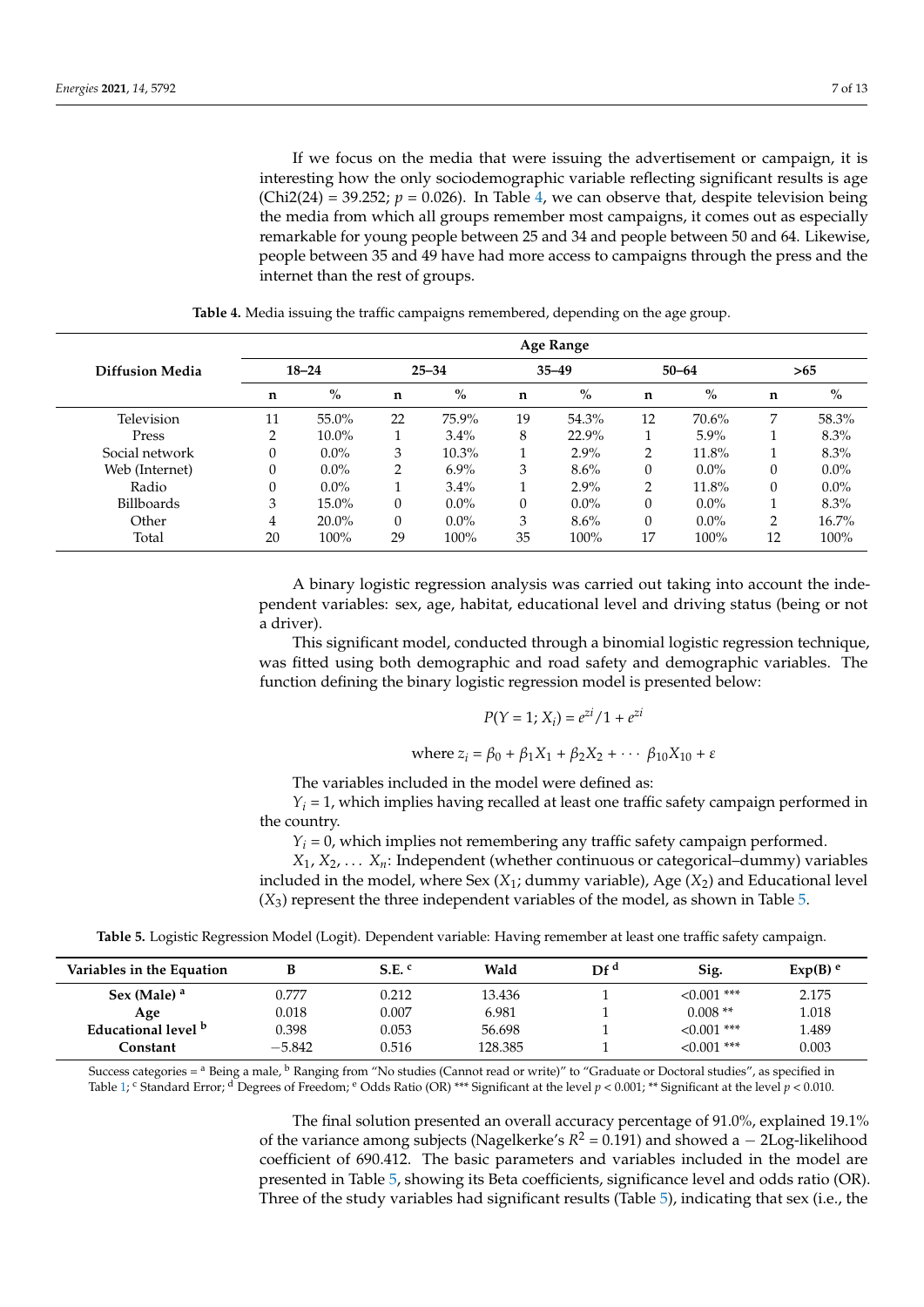fact of being a man), a greater age and educational level are significant predictors of the fact of remembering at least one of the road safety communication campaigns previously conducted in the Dominican Republic. The greatest Wald  $(\chi^2)$ , that is, the individual test statistic for each predictor variable, corresponded to the variable "Educational level" (Wald = 56.698), which has shown to be the most relevant demographic predictor among those included in the significant model.

## **4. Discussion**

The core aim of this study was to assess to what extent inhabitants of the Dominican Republic remember traffic safety campaigns. In general terms, the results reflect a very low recall of advertisement campaigns in the scope of traffic, mobility and road safety, even below the data obtained in previous years (in 2018, the rate of remembrance was 11.2%) [\[20\]](#page-11-6). This implies a huge issue for the country, since it indicates that, at the moment, the population is not aware of traffic accidents being the second leading cause of violent death in the Dominican Republic, when citizens are actually essential to reverse the situation [\[7\]](#page-10-6).

Thus, although in recent years, multiple communication campaigns have been carried out within the traffic and road safety sector in the Dominican Republic, the recall of these campaigns remains low. In Table [6,](#page-7-0) the main campaigns carried out during 2019 in the country, most of them broadcasted by different media, are shown. [\[21,](#page-11-7)[22\]](#page-11-8).

<span id="page-7-0"></span>

| Campaign                                                                                                                        | <b>Motto/Main Content</b>                       |  |  |
|---------------------------------------------------------------------------------------------------------------------------------|-------------------------------------------------|--|--|
| Deployment of police and health personnel at Christmas and Easter, with<br>communication through the media and social networks. | Pact For Life                                   |  |  |
| National campaign aimed at road safety for cyclists and<br>sustainable transport.                                               | I ride the bike                                 |  |  |
| Campaign to promote the use of helmets and caution on the roads.                                                                | Ride Safe                                       |  |  |
| Awareness-raising among citizens, with the aim of not driving under the<br>influence of alcohol.                                | Take it Seriously: If you drink don't drive     |  |  |
| Improvement of pedestrian mobility                                                                                              | Safe Pedestrian                                 |  |  |
| Promoting the implementation of the Santo Domingo Tourist Corridor                                                              | Tourist Corridor                                |  |  |
| Preventing the risk of deaths and injuries related to the transportation of<br>children to and from school.                     | Safe School Environments                        |  |  |
| Citizen information and education through the media and<br>social networks.                                                     | Driver's Licenses                               |  |  |
| Promotion of safe traffic behaviors of citizens                                                                                 | Road Safety Education                           |  |  |
| Promotion of sustainable travel by foot, public transport and bicycle.                                                          | National Sustainable Mobility Week              |  |  |
| Promotion of social responsibility and citizen engagement                                                                       | Road Safety Week                                |  |  |
| Proposals for innovative solutions aimed at young people                                                                        | <b>HACKAMÉRICAS</b>                             |  |  |
| Promotion of the Road Safety Education Park and its activities                                                                  | Road Safety Education Park in Ciudad Juan Bosch |  |  |
| Promotion of safety and awareness activities                                                                                    | Holy union 2018 for your Values and your Safety |  |  |
| Citizen awareness-raising at points of high vehicular and<br>pedestrian concentration                                           | Discover Barahona                               |  |  |
| Implementation of various bicycles for the promotion of<br>sustainable mobility                                                 | "United in Action for the Climate"              |  |  |
| Road safety education and information for visitors                                                                              | Seminar at the Book Fair                        |  |  |

**Table 6.** Communication campaigns in the traffic sector in the Dominican Republic during 2019.

In this sense, it is convenient to remark that there is only one campaign that is remembered for its slogan. *This is Don't drive if you drank*, which refers to alcohol consumption when driving [\[22\]](#page-11-8). It is a message that was heavily emphasized during the year before the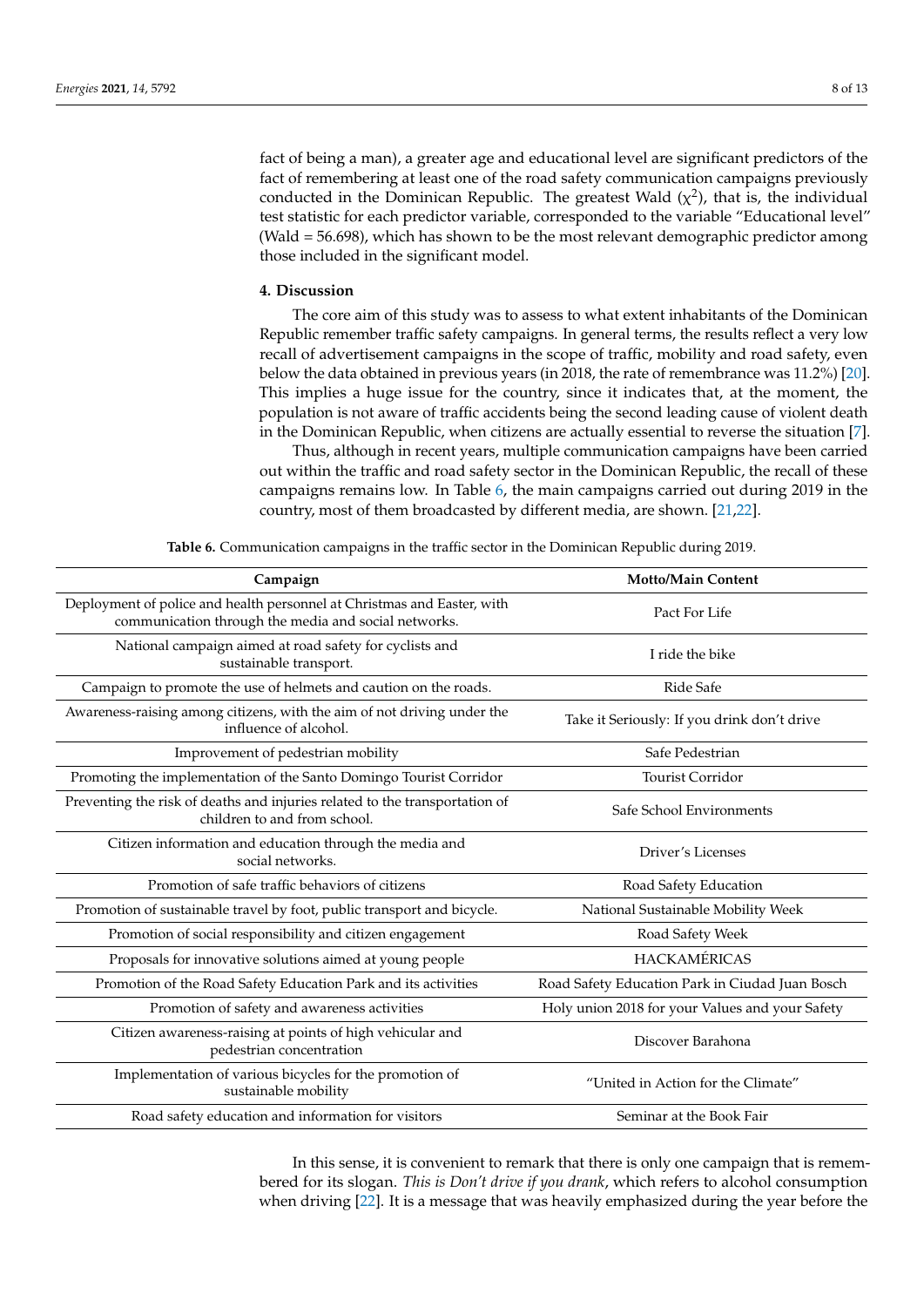survey, and, in a way, it is positive that this slogan is one of the most remembered elements. In this sense, it would be useful to reflect on which variables are present in this campaign (and not in other ones) so that this situation may be reproduced.

The *Don't drive if you drank* campaign was broadcasted by different media, such as television, radio, newspapers, digital press and social networks. Likewise, there were acts and events related to this campaign in universities, where there was an attempt to raise young people's awareness of the detriments of alcohol consumption while driving (INTRANT, 2020b). This is important since it indicates that the message was strengthened enough for the majority of the population to access it, and therefore achieves an adequate spread, both of which are essential aspects of social marketing [\[23,](#page-11-9)[24\]](#page-11-10).

However, it must be distinguished between the recall of a campaign and its actual effectiveness. Biases can be generated and distort the recall of the advertisement, causing the message to be different from the one internalized by the users [\[25\]](#page-11-11). In this sense, it would be interesting to go deeper into further research on other elements that influence the effectiveness of a campaign, beyond recall, such as the change in attitudes and behaviors and the impact of the increase of knowledge on the viewer [\[26\]](#page-11-12). Therefore, the monitoring and evaluation of campaigns are also fundamental, being particularly important in the early years of the evolution of media campaigns in low- and middle-income countries [\[27\]](#page-11-13).

The advertisements related to this campaign do not present especially violent images; they rather inform by providing a clear message. Maybe a higher impact could have been achieved had they used a more emotional component [\[28\]](#page-11-14), as happens in other countries with similar campaigns, such as Spain [\[29\]](#page-11-15) or Mexico [\[30\]](#page-11-16). In Spain, the highest peak of deaths caused by traffic accidents occurred at the end of the 1980s. At this time, the Dirección General de Tráfico (DGT) changed its approach to communication campaigns, starting to make advertisements with much more raw images, showing in a realistic way the terrible consequences that can result from irresponsible driving behavior. This contributed to the reduction in the accident rate that occurred during the 1990s in this country [\[12\]](#page-10-11). However, the communication strategy was changed in the following years because the prolonged high impact levels substantially reduced the effectiveness of the campaigns [\[31\]](#page-11-17). These results are repeated in advertisements that promote healthy behaviors beyond the transit sector (e.g., tobacco or safe sex), where it has been shown that high-impact campaigns could attract the viewer's attention but prevent learning and retention of public health problems [\[32\]](#page-11-18). For this reason, several studies indicate that the most appropriate formula is to intersperse campaigns with low and high visual impact so as not to habituate the user [\[33\]](#page-11-19). It is important to take as a reference the strategies and advertisements made in other countries because campaign messages that have proven to be effective in one environment can also be tested in other contexts (with prior adaptation), which could save resources and time [\[27\]](#page-11-13).

On the other hand, the use of social networks is necessary because it makes the problem feel closer to the population, especially to young people, the group that uses them the most [\[34\]](#page-11-20). It is surprising that, according to the present research, young Dominicans do not have more memories of campaigns seen on social media. This can indicate that the way of conveying the information was not adequate or that the INTRANT social networks do not have enough engagement yet to influence the thoughts and behaviors of their followers [\[35\]](#page-11-21). Therefore, it is necessary to establish a good relationship with users through an accessible social network that will allow interaction with followers, with frequent publications, relevant and interesting information for Dominicans, encouraging users' participation, answering their questions and paying attention to their suggestions. These easy strategies can turn the INTRANT profile into a better communication source, with a more significant impact on the population and a very low economic cost [\[36\]](#page-11-22).

However, this is a process that can take time. Therefore, future campaigns in the Dominican Republic must focus on television, since it is clearly the medium from which campaigns are remembered the most. This is interesting, since it is consistent with what happens in many countries around the world, where the television is still the preferred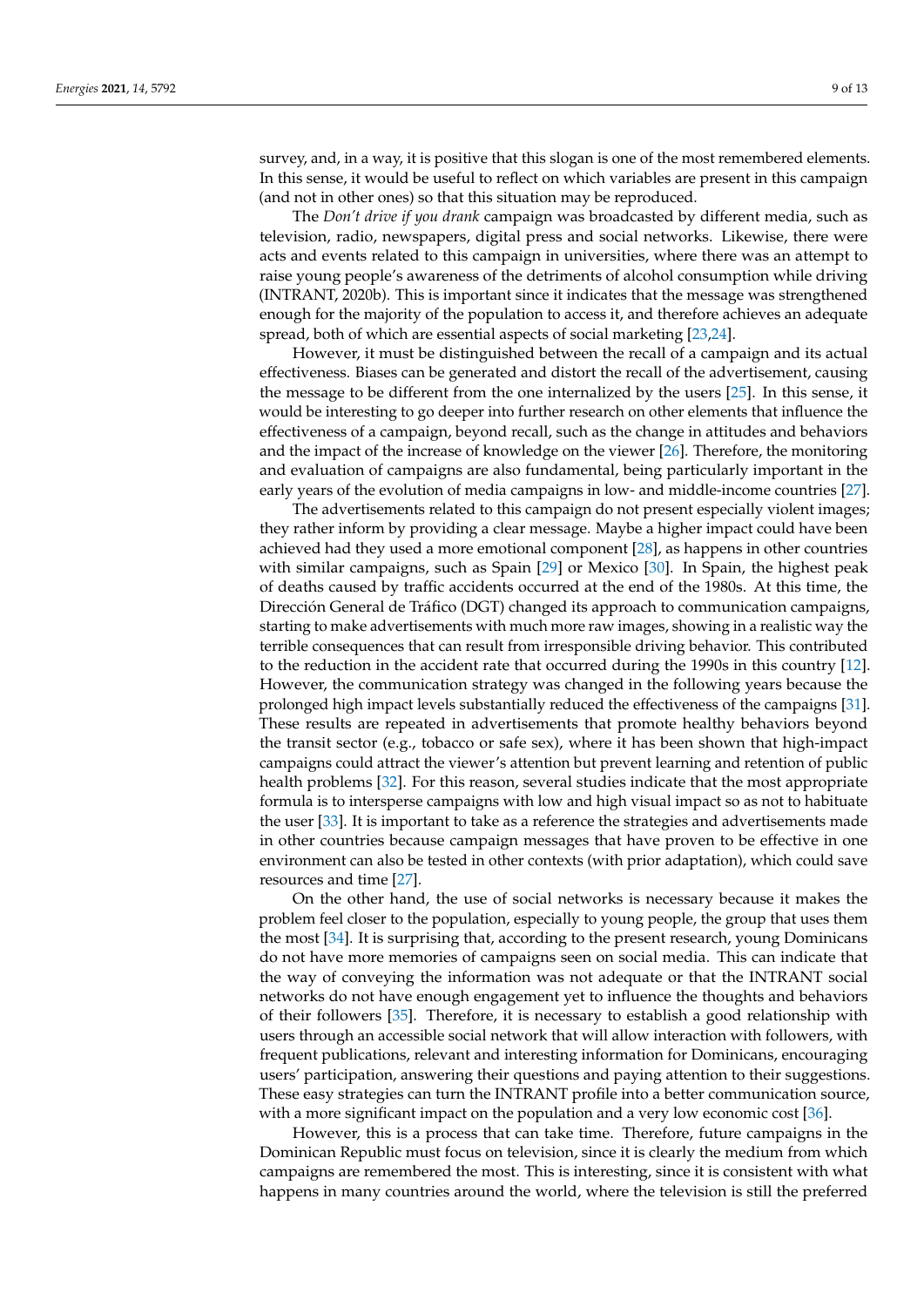medium for advertising [\[37\]](#page-11-23). Thus, according to a study conducted by Nielsen IBOPE, in the Dominican Republic, open TV channels in 2019 reached more than 99.24% of all people in Santo Domingo and the province of Santiago. Viewers' consumption time increased to 115 min per day, consolidating television as the medium with the greatest impact and reach in the country. Largely because of this, 67% of the advertising investment in 2019 was made in this medium [\[38\]](#page-11-24). Regarding age groups, children (4–11 years) reached 15%, adolescents (12–17) 9.6%, young adults (18–34) 22%, adults (35–54) 30% and seniors over 55 years 23% [\[38\]](#page-11-24). Similar data are obtained in other emerging countries. In Latin America, television is widely consumed by the population as a whole, although more and more people opt for on-demand services, especially young people [\[39\]](#page-12-0).

In this sense, despite the rise of social networks, this type of media is only useful for supporting the main advertisements issued on television, and this does not even apply to every case [\[40](#page-12-1)[,41\]](#page-12-2). Thus, in future campaigns, the Dominican Republic could follow up with this strategy, issuing most information through television and using the rest of the media as a complement for establishing the new ideas and behaviors in the population.

Another expected element that should be remarked on is that the most influential variable in the recall of traffic campaigns is being a driver. All variables where a significant difference appeared between groups share this unifying element: driving a motor vehicle, being a habitual driver, and having a driver's license. Even in the case of the gender and job situation variables this link has been found, since those who drive the most in the Dominican Republic are men and people who have a job. This phenomenon can be explained because drivers may have more interest to pay attention to traffic advertisements in comparison with non-drivers. This is a key element in the attention to and retention of information [\[42,](#page-12-3)[43\]](#page-12-4).

Such circumstances may be useful for future campaigns, as it is drivers who cause most traffic accidents due to human error  $[44,45]$  $[44,45]$ . However, it should not be forgotten that pedestrians and motorists are the most vulnerable groups, being those who die the most from a traffic accident. Thus, the subject matter of the spots should be especially aimed at drivers, warning of the importance of the human factor, with special emphasis on distractions, alcohol and drug consumption and speeding due to their significant influence on accident rates [\[46,](#page-12-7)[47\]](#page-12-8).

In addition, emphasis should be placed on motorcyclists since, in the Dominican Republic, motorcycles represent more than 55% of the country's vehicle fleet [\[48\]](#page-12-9). This situation also occurs in many of the emerging countries of Latin America, especially because of motorcycle cabs (or moto-taxis), which are motorcycles that act as public transport twowheeled vehicles for the movement of travelers [\[49\]](#page-12-10). These vehicles are involved in a high number of traffic accidents, and may be influencing variables such as drowsiness, fatigue and high workload [\[50\]](#page-12-11). Therefore, it would be relevant to act specifically on this risk group in future campaigns carried out in these countries.

#### **5. Conclusions**

The improvement of road safety and mobility in the Dominican Republic is necessary because of the high accident rates and deaths that have been happening in the country in recent decades [\[51\]](#page-12-12). The first step for users to remember the communication campaigns that are being carried out in the Dominican Republic is to increase their awareness of road safety and their appropriate behaviors on the road. This research establishes that the recall of the campaigns is very low. Hence, a change in the design and elaboration of the advertisements in this sector is necessary.

Thus, given the circumstances, the elaboration of future campaigns in the Dominican Republic might require extensive further evaluation and follow-up, a fact that could help to maximize the impact of future traffic campaigns and advertisements in the Dominican Republic, as well as in other emerging countries of the region with similar characteristics. Further, this study found that not all population segments in terms of sex, education and income have the same remembrance level, and gaps in terms of access to information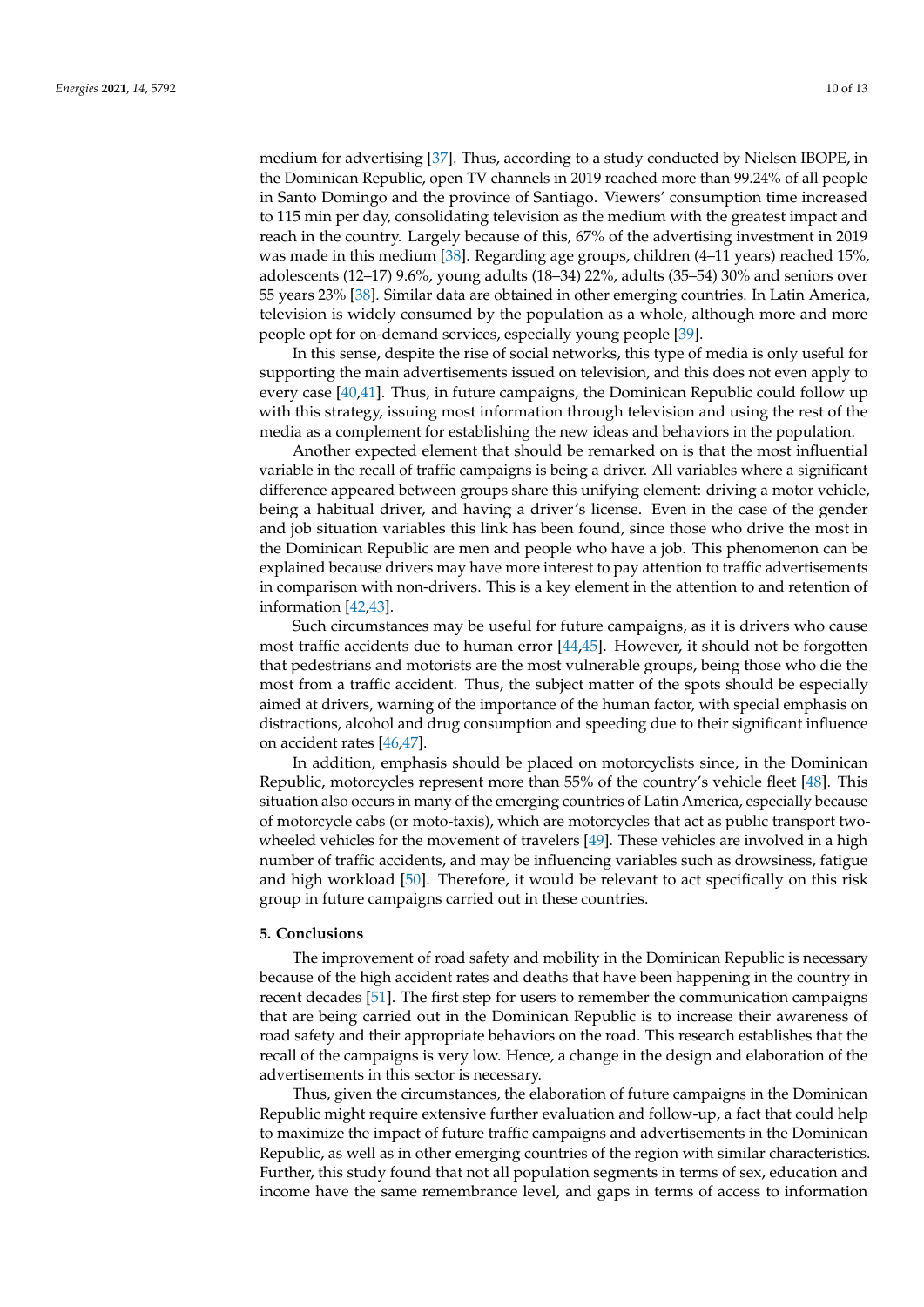channels and sources may possibly be enhancing it. In this regard, key segments of the population, such as the female, young, with lesser educational levels and non-driving population, that have been found as benefiting less from them should also be targeted for further campaigns and communicative strategies aimed at strengthening traffic safety.

**Author Contributions:** For this study, F.A. and M.F. conceived and designed the research and performed the data collection; S.A.U. supervised data collection and coding; S.A.U. and M.F. analyzed the data; C.F. and S.A.U. contributed with reagents/materials/analysis tools; M.F. and S.A.U. wrote and revised the paper. All authors have read and agreed to the published version of the manuscript.

**Funding:** This study was funded by the National Institute of Transit and Land Transportation (INTRANT) and its Permanent Observatory in Road Safety (OPSEVI; public agency of the Dominican Republic)-Grant number: 20170475. Additionally, this work was supported by the research grant ACIF/2020/035 (MF) from "Generalitat Valenciana". Funding entities did not contribute to the study design or data collection, analysis and interpretation or writing of the manuscript.

**Institutional Review Board Statement:** The study was conducted according to the guidelines of the Declaration of Helsinki, and approved by the Ethics Committee of Research in Social Sciences in Health" from the University Institute on Traffic and Road Safety of the University of Valencia (Spain) (protocol code HE000125101, approved on 25 October 2019).

**Informed Consent Statement:** Informed consent was obtained from all subjects involved in the study.

**Data Availability Statement:** The data will be available upon reasonable request to the corresponding author.

**Acknowledgments:** The authors wish to thank to Runa Falzolgher and Arash Javadinejad for the professional edition of the final version of the manuscript.

**Conflicts of Interest:** The authors declare no conflict of interest.

### **References**

- <span id="page-10-0"></span>1. CNSS. Jóvenes los más Afectados por Accidentes de Tránsito en RD. Dominican Republic. 2020. Available online: [https:](https://www.cnss.gob.do/index.php/noticias/item/288-jovenes-los-mas-afectados-por-accidentes-de-transito-en-rd) [//www.cnss.gob.do/index.php/noticias/item/288-jovenes-los-mas-afectados-por-accidentes-de-transito-en-rd](https://www.cnss.gob.do/index.php/noticias/item/288-jovenes-los-mas-afectados-por-accidentes-de-transito-en-rd) (accessed on 24 June 2021).
- <span id="page-10-1"></span>2. WHO. The Top 10 Causes of Death. 2018. Available online: [https://www.who.int/news-room/fact-sheets/detail/the-top-10](https://www.who.int/news-room/fact-sheets/detail/the-top-10-causes-of-death) [-causes-of-death](https://www.who.int/news-room/fact-sheets/detail/the-top-10-causes-of-death) (accessed on 19 June 2021).
- <span id="page-10-2"></span>3. Martínez, J.M.D. Desarrollo Económico, Países Emergentes y Globalización. *eXtoikos* **2014**, *14*, 5–14. Available online: [https:](https://dialnet.unirioja.es/servlet/articulo?codigo=5561995) [//dialnet.unirioja.es/servlet/articulo?codigo=5561995](https://dialnet.unirioja.es/servlet/articulo?codigo=5561995) (accessed on 15 June 2021).
- <span id="page-10-3"></span>4. PNUD. Informe Sobre Desarrollo Humano 2019: Más allá del Ingreso, más allá de los Promedios, más allá del Presente; Programa de las Naciones Unidas para el Desarrollo (PNUD): New York, NY, USA, 2019.
- <span id="page-10-4"></span>5. WHO. *Global Status Report on Road Safety*; 2018; ISBN 978-92-4-156568-4. Available online: [https://www.who.int/violence\\_injury\\_](https://www.who.int/violence_injury_prevention/road_safety_status/2018/en/) [prevention/road\\_safety\\_status/2018/en/](https://www.who.int/violence_injury_prevention/road_safety_status/2018/en/) (accessed on 18 June 2021).
- <span id="page-10-5"></span>6. OISEVI. VII Informe Iberoamericano de Seguridad Vial (2015/2016). 2016. Available online: [https://www.oisevi.org/a/images/](https://www.oisevi.org/a/images/files/informes/info-7.pdf) [files/informes/info-7.pdf](https://www.oisevi.org/a/images/files/informes/info-7.pdf) (accessed on 20 June 2021).
- <span id="page-10-6"></span>7. OPSEVI & INTRANT. *Boletín Informativo OPSEVI*; Instituto Nacional de Tránsito y Transporte Terrestre: Santo Domingo, Dominican Republic, 2020. Available online: [https://issuu.com/intrantrd/docs/bolet\\_n\\_informativo\\_-\\_opsevi](https://issuu.com/intrantrd/docs/bolet_n_informativo_-_opsevi) (accessed on 17 June 2021).
- <span id="page-10-7"></span>8. INTRANT. Instituto Nacoinal de Tránsito y Transporte Terrestre: Noticias. Dominican Republic. 2020. Available online: <https://www.intrant.gob.do/index.php/noticias/noticias?start=182> (accessed on 20 June 2021).
- <span id="page-10-8"></span>9. Perkins, H.W.; Linkenbach, J.W.; Lewis, M.A.; Neighbors, C. Effectiveness of social norms media marketing in reducing drinking and driving: A statewide campaign. *Addict. Behav.* **2010**, *35*, 866–874. [\[CrossRef\]](http://doi.org/10.1016/j.addbeh.2010.05.004) [\[PubMed\]](http://www.ncbi.nlm.nih.gov/pubmed/20619177)
- <span id="page-10-9"></span>10. Rubinson, J. Empirical evidence of TV advertising effectiveness. *J. Advert. Res.* **2009**, *49*, 220–226. [\[CrossRef\]](http://doi.org/10.2501/S0021849909090321)
- <span id="page-10-10"></span>11. Castillo, J.I.; Castro, M.; Pedregal, D.J. Efectividad de las Campañas de Publicidad Para Reducir la Siniestralidad vial en España: Un Análisis Econométrico. *XIV Encuentro Econ. Apl.* **2011**, 1–25. Available online: <https://idus.us.es/handle/11441/61109> (accessed on 22 June 2021).
- <span id="page-10-11"></span>12. Segura-García, R. Evolución y Efectividad de los Spots de la GT. *Opción* **2015**, *31*, 1180–1200. Available online: [https://www.](https://www.redalyc.org/pdf/310/31045567062.pdf) [redalyc.org/pdf/310/31045567062.pdf](https://www.redalyc.org/pdf/310/31045567062.pdf) (accessed on 18 June 2021).
- <span id="page-10-12"></span>13. INTRANT. Instituto Nacional de Tránsito y Transporte Terrestre: Si Tomas no Manejes. 2020. Available online: [https://www.](https://www.intrant.gob.do/index.php/resultado-de-busqueda?searchword=SI%20TOMAS%20NO%20MANEJES&searchphrase=all) [intrant.gob.do/index.php/resultado-de-busqueda?searchword=SI%20TOMAS%20NO%20MANEJES&searchphrase=all](https://www.intrant.gob.do/index.php/resultado-de-busqueda?searchword=SI%20TOMAS%20NO%20MANEJES&searchphrase=all) (accessed on 15 June 2021).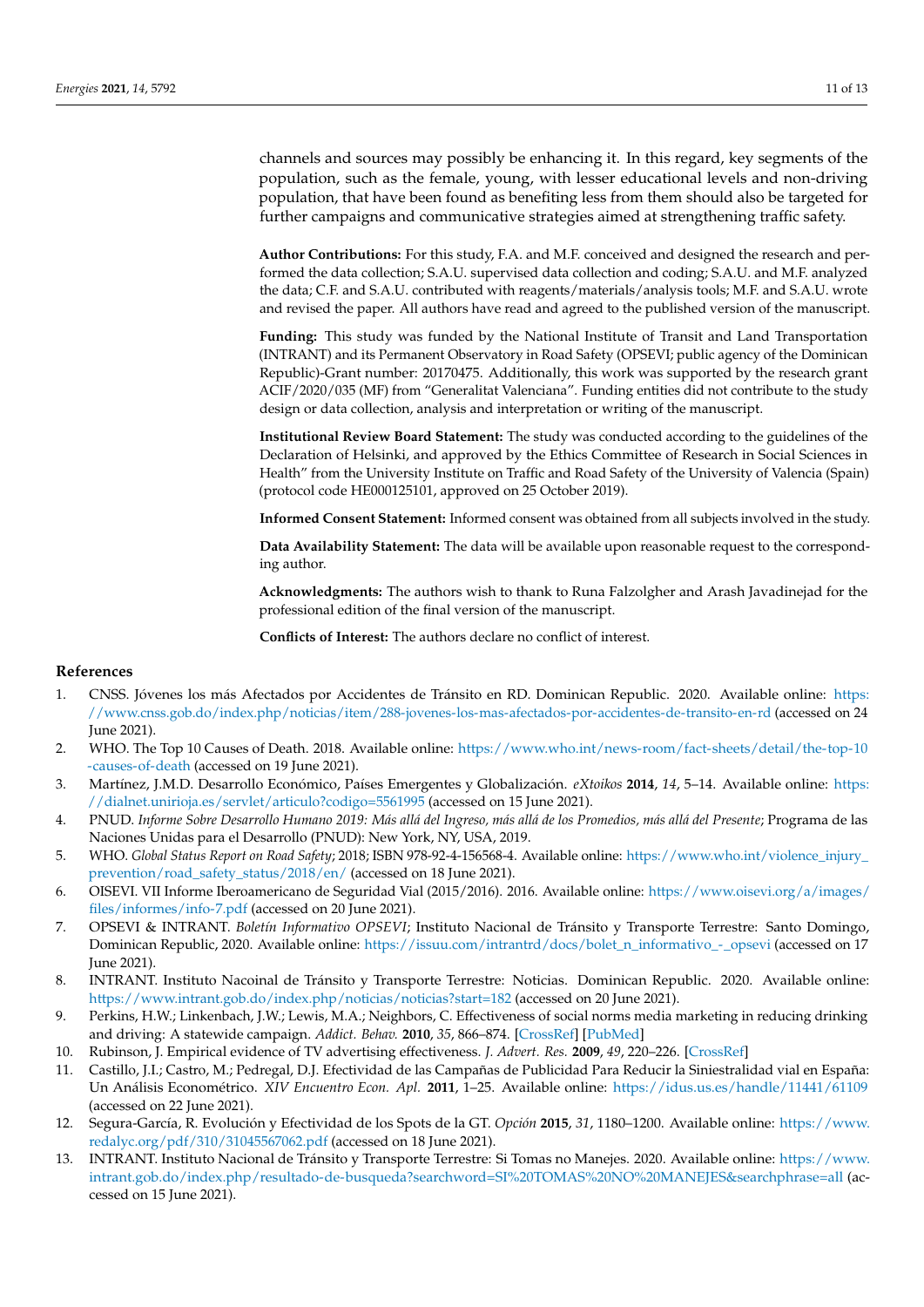- <span id="page-11-0"></span>14. Ma, X.; Li, X.; Kwan, M.P.; Chai, Y. Who could not avoid exposure to high levels of residence-based pollution by daily mobility? Evidence of air pollution exposure from the perspective of the neighborhood effect averaging problem (NEAP). *Int. J. Environ. Res. Public Health* **2020**, *17*, 1223. [\[CrossRef\]](http://doi.org/10.3390/ijerph17041223)
- <span id="page-11-1"></span>15. Wundersitz, L.; Hutchinson, T. What Can We Learn from Recent Evaluations of Road Safety Mass Media Campaigns? *J. Australas Coll. Road Saf.* **2011**, *22*, 40–50. Available online: <https://search.informit.org/doi/abs/10.3316/INFORMIT.692489672234889> (accessed on 16 June 2021).
- <span id="page-11-2"></span>16. Staton, C.; Vissoci, J.; Gong, E.; Toomey, N.; Wafula, R.; Abdelgadir, J.; Zhou, Y.; Liu, C.; Pei, F.; Zick, B.; et al. Road traffic injury prevention initiatives: A systematic review and metasummary of effectiveness in low and middle income countries. *PLoS ONE* **2016**, *11*, e0144971. [\[CrossRef\]](http://doi.org/10.1371/journal.pone.0144971)
- <span id="page-11-3"></span>17. Diegelmann, S.; Ninaus, K.; Terlutter, R. Distracted driving prevention: An analysis of recent UK campaigns. *J. Soc. Mark.* **2020**, *10*, 243–264. [\[CrossRef\]](http://doi.org/10.1108/JSOCM-07-2019-0105)
- <span id="page-11-4"></span>18. Oficina Nacional de Estadística. *Censo Nacional de Población y Vivienda 2020 de la República Dominicana*, X ed.; Ministerio de Economía, Planificación y Desarrollo: Santo Domingo, Dominican Republic, 2018.
- <span id="page-11-5"></span>19. INTRANT. *National Mobility Survey of the Dominican Republic. Results REPORT 2019*; Instituto Nacional de Tránsito y Transporte Terrestre: Santo Domingo, Dominican Republic, 2020.
- <span id="page-11-6"></span>20. INTRANT. *National Mobility Survey of the Dominican Republic. Results REPORT 2018*; Instituto Nacional de Tránsito y Transporte Terrestre: Santo Domingo, Dominican Republic, 2019.
- <span id="page-11-7"></span>21. INTRANT. *Informe Acciones de Comunicación en la Implementación del Plan Estratégico Nacional Para la Seguridad Vial*; Instituto Nacional de Tránsito y Transporte Terrestre: Santo Domingo, Dominican Republic, 2020.
- <span id="page-11-8"></span>22. INTRANT. *Plan de Comunicación de Tránsito, Movilidad y Seguridad Vial en República Dominicana*; Instituto Nacional de Tránsito y Transporte Terrestre: Santo Domingo, Dominican Republic, 2020.
- <span id="page-11-9"></span>23. Janssen, M.M.; Mathijssen, J.J.; van Bon–Martens, M.J.; Van Oers, H.A.; Garretsen, H.F. Effectiveness of alcohol prevention interventions based on the principles of social marketing: A systematic review. *Subst. Abus. Treat. Prev. Policy* **2013**, *8*, 18. [\[CrossRef\]](http://doi.org/10.1186/1747-597X-8-18)
- <span id="page-11-10"></span>24. Helmig, B.; Thaler, J. On the effectiveness of social marketing—What do we really know? *J. Nonprofit Public Sect. Mark.* **2010**, *22*, 264–287. [\[CrossRef\]](http://doi.org/10.1080/10495140903566698)
- <span id="page-11-11"></span>25. Seelig, D.; Wang, A.L.; Jaganathan, K.; Loughead, J.W.; Blady, S.J.; Childress, A.R.; Langleben, D.D. Low message sensation health promotion videos are better remembered and activate areas of the brain associated with memory encoding. *PLoS ONE* **2014**, *9*, e113256. [\[CrossRef\]](http://doi.org/10.1371/journal.pone.0123143)
- <span id="page-11-12"></span>26. Pol, E.; Vidal, T.; Romeo, M. Assumptions of attitudinal and behavioural change in advertising campaigns and environmental marketing. The four-spheres model. El modelo de las 4 esferas. *Estud. Psicol.* **2001**, *22*, 111–126. [\[CrossRef\]](http://doi.org/10.1174/021093901609550)
- <span id="page-11-13"></span>27. Mullin, S.; Prasad, V.; Kaur, J.; Turk, T. Increasing evidence for the efficacy of tobacco control mass media communication programming in low-and middle-income countries. *J. Health Commun.* **2011**, *16* (Suppl. 2), 49–58. [\[CrossRef\]](http://doi.org/10.1080/10810730.2011.601395) [\[PubMed\]](http://www.ncbi.nlm.nih.gov/pubmed/21916713)
- <span id="page-11-14"></span>28. Lennon, R.; Rentfro, R.; O'Leary, B. Social Marketing and Distracted Driving Behaviors among Young Adults: The Effectiveness of Fear Appeals. *Acad. Mark. Stud. J.* **2010**, *14*, 95–113. Available online: [http://citeseerx.ist.psu.edu/viewdoc/download?doi=10](http://citeseerx.ist.psu.edu/viewdoc/download?doi=10.1.1.1071.3083&rep=rep1&type=pdf) [.1.1.1071.3083&rep=rep1&type=pdf](http://citeseerx.ist.psu.edu/viewdoc/download?doi=10.1.1.1071.3083&rep=rep1&type=pdf) (accessed on 18 June 2021).
- <span id="page-11-15"></span>29. DGT. Dirección General de Tráfico: Campañas. España. 2020. Available online: <http://www.dgt.es/es/la-dgt/campanas/> (accessed on 13 June 2021).
- <span id="page-11-16"></span>30. Barreño, R. Lanzan Campaña Para Concientizar la Combinación de Tomar o Mensajear y el Volante. El Occidental. 2019. Available online: <https://n9.cl/mmmhn> (accessed on 15 June 2021).
- <span id="page-11-17"></span>31. Castillo-Manzano, J.I.; Castro-Nuño, M.; Pedregal, D.J. How many lives can bloody and shocking road safety advertising save? The case of Spain. *Transp. Res. F Traffic Psychol. Behav.* **2012**, *15*, 174–187. [\[CrossRef\]](http://doi.org/10.1016/j.trf.2011.12.008)
- <span id="page-11-18"></span>32. Dahl, D.W.; Frankenberger, K.D.; Manchanda, R.V. Does it pay to shock? Reactions to shocking and nonshocking advertising content among university students. *J. Advert. Res.* **2003**, *43*, 268–280. [\[CrossRef\]](http://doi.org/10.1017/S0021849903030332)
- <span id="page-11-19"></span>33. Panda, T.K.; Panda, T.K.; Mishra, K. Does Emotional Appeal Work in Advertising? The Rationality behind Using Emotional Appeal to Create Favorable Brand Attitude. *IUP J. Brand Manag.* **2013**, *10*, 7. Available online: [https:](https://www.researchgate.net/publication/312470434_Does_Emotional_Appeal_Work_in_Advertising_The_Rationality_Behind_Using_Emotional_Appeal_to_Create_Favorable_Brand_Attitude) [//www.researchgate.net/publication/312470434\\_Does\\_Emotional\\_Appeal\\_Work\\_in\\_Advertising\\_The\\_Rationality\\_Behind\\_](https://www.researchgate.net/publication/312470434_Does_Emotional_Appeal_Work_in_Advertising_The_Rationality_Behind_Using_Emotional_Appeal_to_Create_Favorable_Brand_Attitude) [Using\\_Emotional\\_Appeal\\_to\\_Create\\_Favorable\\_Brand\\_Attitude](https://www.researchgate.net/publication/312470434_Does_Emotional_Appeal_Work_in_Advertising_The_Rationality_Behind_Using_Emotional_Appeal_to_Create_Favorable_Brand_Attitude) (accessed on 21 June 2021).
- <span id="page-11-20"></span>34. Pikas, B.; Sorrentino, G. The Effectiveness of Online Advertising: Consumer's Perceptions of ads on Facebook, Twitter and YouTube. *J. Appl. Bus. Econ.* **2014**, *16*, 70–81. Available online: [http://www.na-businesspress.com/JABE/pikas\\_abstract.html](http://www.na-businesspress.com/JABE/pikas_abstract.html) (accessed on 20 June 2021).
- <span id="page-11-21"></span>35. Lee, D.; Hosanagar, K.; Nair, H.S. *The Effect of Social Media Marketing Content on Consumer Engagement: Evidence from Facebook*; Stanford Graduate School of Business: Stanford, CA, USA, 2014; pp. 1–15.
- <span id="page-11-22"></span>36. Ashley, C.; Tuten, T. Creative strategies in social media marketing: An exploratory study of branded social content and consumer engagement. *Psychol. Mark.* **2015**, *32*, 15–27. [\[CrossRef\]](http://doi.org/10.1002/mar.20761)
- <span id="page-11-23"></span>37. Gómez-Domínguez, P. Era Digital y Televisión Autonómica: Un Estudio Comparativo de las Plataformas Web, Aplicaciones Móviles y Redes Sociales de TV3 y BBC One. 2016. Available online: <https://hdl.handle.net/10171/41835> (accessed on 21 June 2021).
- <span id="page-11-24"></span>38. Nielsen IBOPE. *Análisis Comparativo Audiencia e Inversión en Medios Publicitarios en la República Dominicana 2015–2019*. 2020. Available online: <https://www.resumenweb.com:8443/?year=2020> (accessed on 20 June 2021).